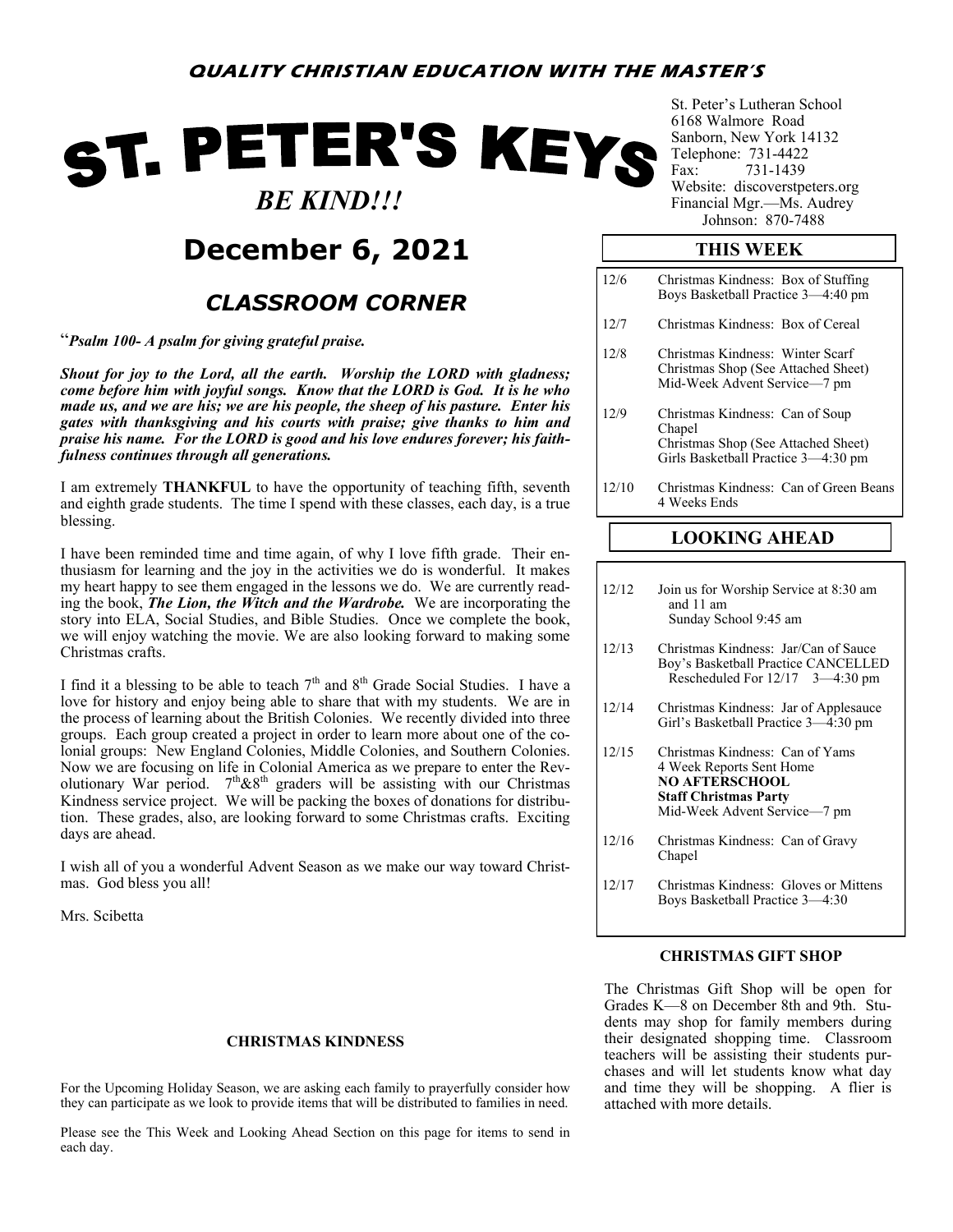#### **MIGHTY NIAGARA DISCOUNT CARDS LIFEVAC**

Thank you to everyone that sold/bought the Mighty Niagara Discount Cards for St. Peter's School and Hospice. A big thank you to Linda Hasley for doing the lion's share of the coordination/selling!! The profit to our school is \$1,160.00, and we made \$1,160.00 for Lockport Hospice. Thank you, everyone, for supporting Christian education while helping Niagara Hospice on our great missions !! Ice Cream tickets for those selling  $5$  or more cards will be handed out to the students today. Brenda Walck the students today.

#### **BISON'S CHILDREN'S SCHOLARSHIP FUND**

The Bison's Children Scholarship Fund (for students entering K -8) will be accepting Pre-Application for funding for the 2022-<br>2023 school year beginning January 1, 2022. The Pre-2023 school year beginning January 1, 2022. **Application is only for families NEW to Bison's.** The deadline to apply is February 28th. Current families enrolled in Bison's will receive an email with a link to complete the requalification process.

For more information, visit www.bisonfund.com or call 716- 854-0869. The website will soon list an Income Eligibility Scale for 2021 and give you more information.

The LifeVac company has donated a LifeVac airway clearance device to St. Peter's Lutheran School. We are very thankful. If you are interested in purchasing a LifeVac for your family, they are offering a special giveback program for St. Peter's Families (10% discount on your order & LifeVac will donate a portion of each order to St. Peter's). Please use our special coupon code **RAIDERS** for all orders processed on their LifeVac website [www.lifevac.net.](http://www.lifevac.net) If you have any questions, please feel free to text/call Brenda Walck at 716- 695-4374.